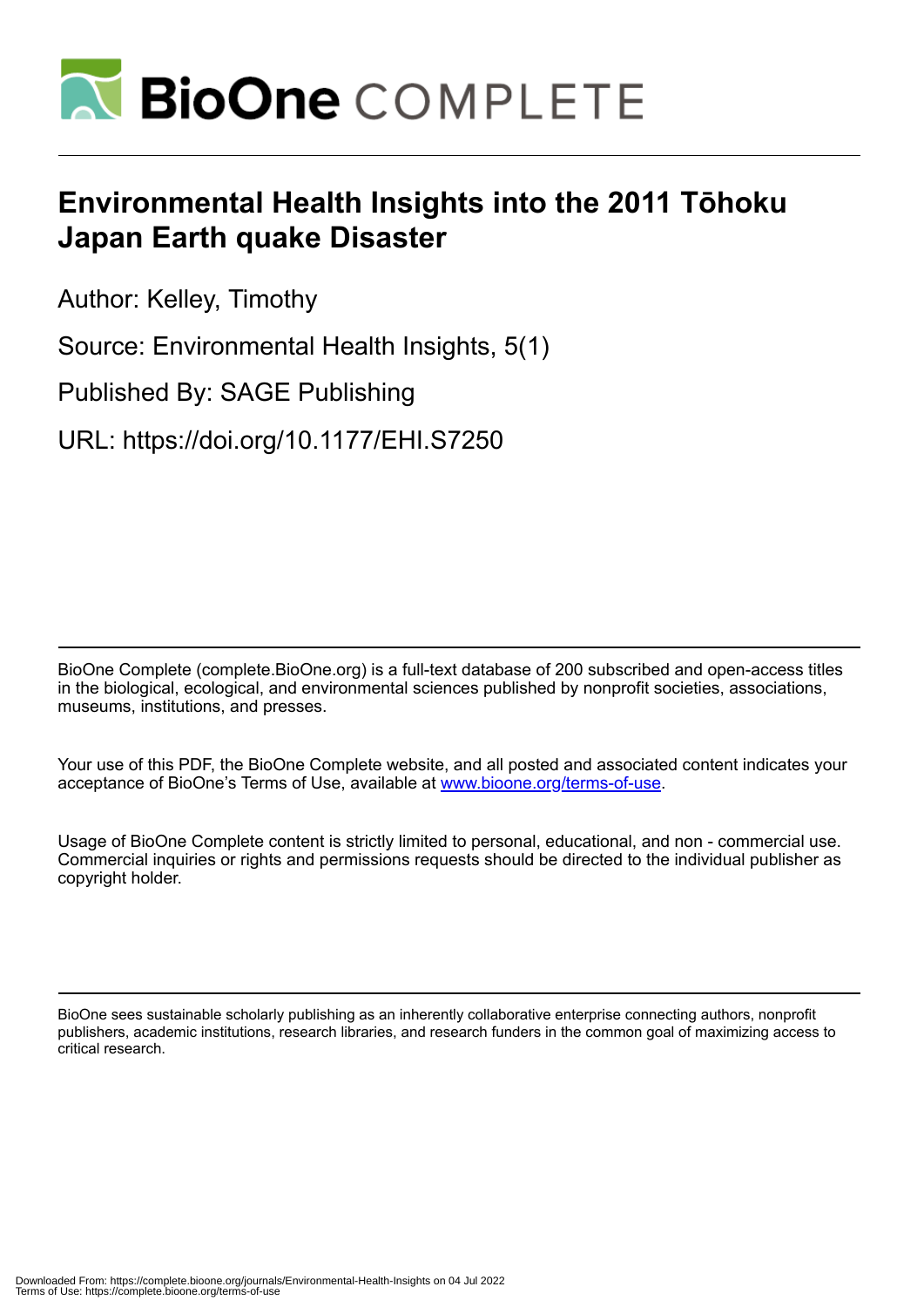## [Environmental Health Insights](http://www.la-press.com/environmental-health-insights-journal-j110)

E d it o r ial



**Open Access** Full open access to this and thousands of other papers at <http://www.la-press.com>.

## **Environmental Health Insights into the 2011 Tōhoku Japan Earth quake Disaster**

### Timothy Kelley

Environmental Health Sciences Program, Department of Health Education and Promotion, College of Health and Human Performance, East Carolina University, Greenville, NC, USA.

An earthquake of a magnitude of approximately 9 on the 0–10 (logarithmic) Richter scale occurred just off the coast of Japan on March 11, 2011. The earthquake epicenter was located in the Pacific Ocean approximately 72 kilometers east of the Oshika Peninsula of Tōhoku. This was the strongest earthquake to hit Japan in recorded history and has been estimated to be the fifth largest global earthquake since 1900. As a result of the earthquake, a tsunami ("tidal wave") was created which devastated large portions of coastal Japan, particularly in the densely populated coastal city of Sendai. The earthquake created tsunami waves up to 24 meters (77 feet) in height, which traveled inland as much as 10 km (6 miles). Current estimates (as of April, 2011) place the human death toll at approximately 11,000, with approximately 3,000 injured and 18,000 unaccounted for. In addition to the tsunami damage, the earthquake led to the collapse of the Funjinuma irrigation dam in Sukagawa, widespread fires, and declared emergencies at the Fukashima I and II nuclear power plants.The Fukashima plants contain a total number of six reactors, all of which have experienced problems. Explosions due to buildup of hydrogen gas have occurred at four of the Fukashima reactors, and meltdowns may be in progress at three of the Fukashima reactors. Other nuclear power plants affected include the Onagawa and Tokai plants. Radiation levels in Tokyo reached 20 times normal "background" levels on March 15, 2011 but have subsequently diminished.The earthquake also may have contributed to the March 13 Shinmoedake volcano eruption in Southern Japan. The World Bank estimates total monetary damages of up to 20 trillion yen, or 235 billion U.S. Dollars (USD) and the Japanese government estimates that damages could exceed 25 trillion yen or 300 billion USD. This could make it the most expensive global natural disaster in recorded history.

As could be expected from a disaster of this magnitude, environmental health hazards and associated risks extend across a wide range of media, including contaminated air, water, soil, food, and waste. Citizens have been evacuated from a 20 km (12 mile) radius of the Fukuskima I Nuclear Power Plant and a 10 km (6 mile) radius of the Fukushima II Plant. These evacuation distances have now (April, 2011) been extended to 30 km (20 miles). There are concerns of water contamination from radioactivity and other contaminants, with over a million people without water (although services are slowly being restored). It is likely that in addition to soils contaminated from seawater and mud from the tsunami, soils exposed to high radiation will require remediation. Japan has restricted the export of selected food products until the potential for contamination has been evaluated. Currently foods banned for export from northeast Japan

*Environmental Health Insights* 2011:5 21–22

#### doi: [10.4137/EHI.S7250](http://dx.doi.org/10.4137/EHI.S7250)

This article is available from [http://www.la-press.com.](http://www.la-press.com)

© the author(s), publisher and licensee Libertas Academica Ltd.

This is an open access article. Unrestricted non-commercial use is permitted provided the original work is properly cited.

Environmental Health Insights 2011:5 **21**